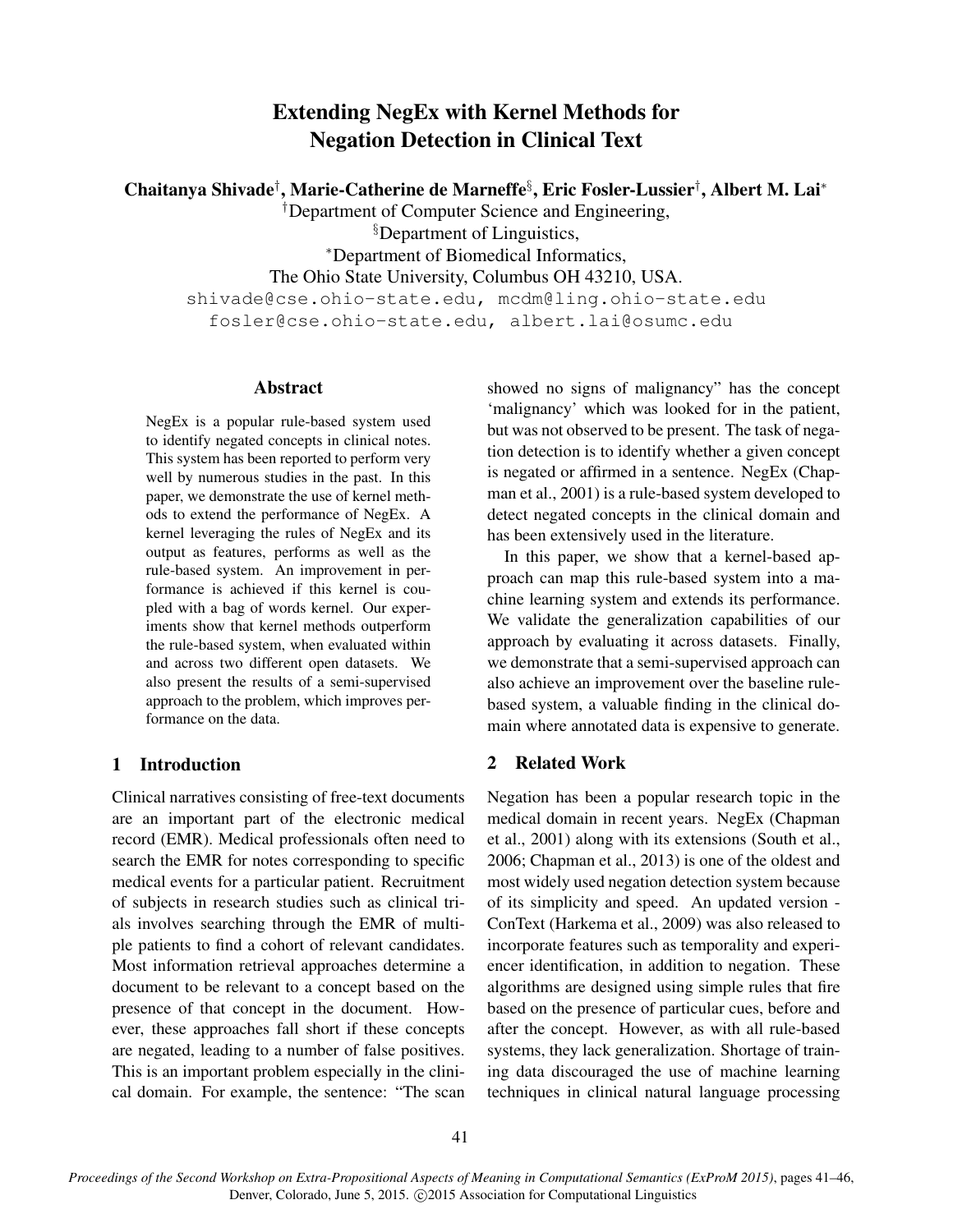(NLP) in the past. However, shared tasks (Uzuner et al., 2011) and other recent initiatives (Albright et al., 2013) are making more clinical data available. This should be leveraged to harness the benefits offered by machine learning solutions. Recently, Wu et al. (2014) argued that negation detection is not of practical value without in-domain training and/or development, and described an SVM-based approach using hand-crafted features.

## 3 Kernel Methods

Our approach uses kernel methods to extend the abilities of the NegEx system. A kernel is a similarity function  $K$ , that maps two inputs  $x$  and  $y$ from a given domain into a similarity score that is a real number (Hofmann et al., 2008). Formally, it is a function  $K(x, y) = \langle \phi(x), \phi(y) \rangle \rightarrow R$ , where  $\phi(x)$  is some feature function over instance x. For a function  $K$  to be a valid kernel, it should be symmetric and positive-semidefinite. In this section, we describe the different kernels we implemented for the task of negation detection.

## 3.1 NegEx Features Kernel

The source code of  $NegEx<sup>1</sup>$  reveals rules using three sets of negation cues. These are termed as pseudo negation phrases, negation phrases and post negation phrases. Apart from these cues, the system also looks for a set of conjunctions in a sentence. We used the source code of the rule-based system and constructed a binary feature corresponding to each cue and conjunction, and thus generated a feature vector for every sentence in the dataset. Using the LibSVM (Chang and Lin, 2011) implementation, we constructed a linear kernel which we refer to as the NegEx Features Kernel (NF).

#### 3.2 Augmented Bag of Words Kernel

We also designed a kernel that augmented with bag of words the decision by NegEx. For each dataset, we constructed a binary feature vector for every sentence. This vector is comprised of two parts, a vector indicating presence or absence of every word in that dataset and augment it with a single feature indicating the output of the NegEx rule-based system. We did not filter stop-words since many stop-words serve as cues for negated assertions. The idea behind constructing such a kernel was to allow the model to learn relative weighting of the NegEx output and the bag of words in the dataset. Again, a linear kernel using LibSVM was constructed: the Augmented Bag of Words Kernel (ABoW).

### 4 Datasets

A test set of de-identified sentences, extracted from clinical notes at the University of Pittsburgh Medical Center, is also available with the NegEx source code. In each sentence, a concept of interest has been annotated by physicians with respect to being negated or affirmed in the sentence. The concepts are non numeric clinical conditions (such as symptoms, findings and diseases) extracted from six types of clinical notes (e.g., discharge summaries, operative notes, echo-cardiograms).

The 2010 i2b2 challenge (Uzuner et al., 2011) on relation extraction had assertion classification as a subtask. The corpus for this task along with the annotations is freely available for download.<sup>2</sup> Based on a given target concept, participants had to classify assertions as either present, absent, or possible in the patient, conditionally present in the patient under certain circumstances, hypothetically present in the patient at some future point, and mentioned in the patient report but associated with someone other than the patient. Since we focus on negation detection, we selected only assertions corresponding to the positive and negative classes from the five assertion classes in the corpus, which simulates the type of data found in the NegEx Corpus. The i2b2 corpus has training data, partitioned into discharge summaries from Partners Healthcare (PH) and the Beth Israel Deaconess (BID) Medical Center. This gave us datasets from two more medical institutions. The corpus also has a test set, but does not have a split corresponding to these institutions.

Using the above corpora we constructed five datasets: 1) The dataset available with the NegEx rule-based system, henceforth referred to as the NegCorp dataset; 2) We adapted the training set of the i2b2 assertion classification task for negation detection, the i2b2Train $_{mod}$  dataset; 3) The training subset of  $i2b2\text{Train}_{mod}$  from Partners Health-

<sup>1</sup> From https://code.google.com/p/NegEx/

<sup>2</sup> From https://www.i2b2.org/NLP/DataSets/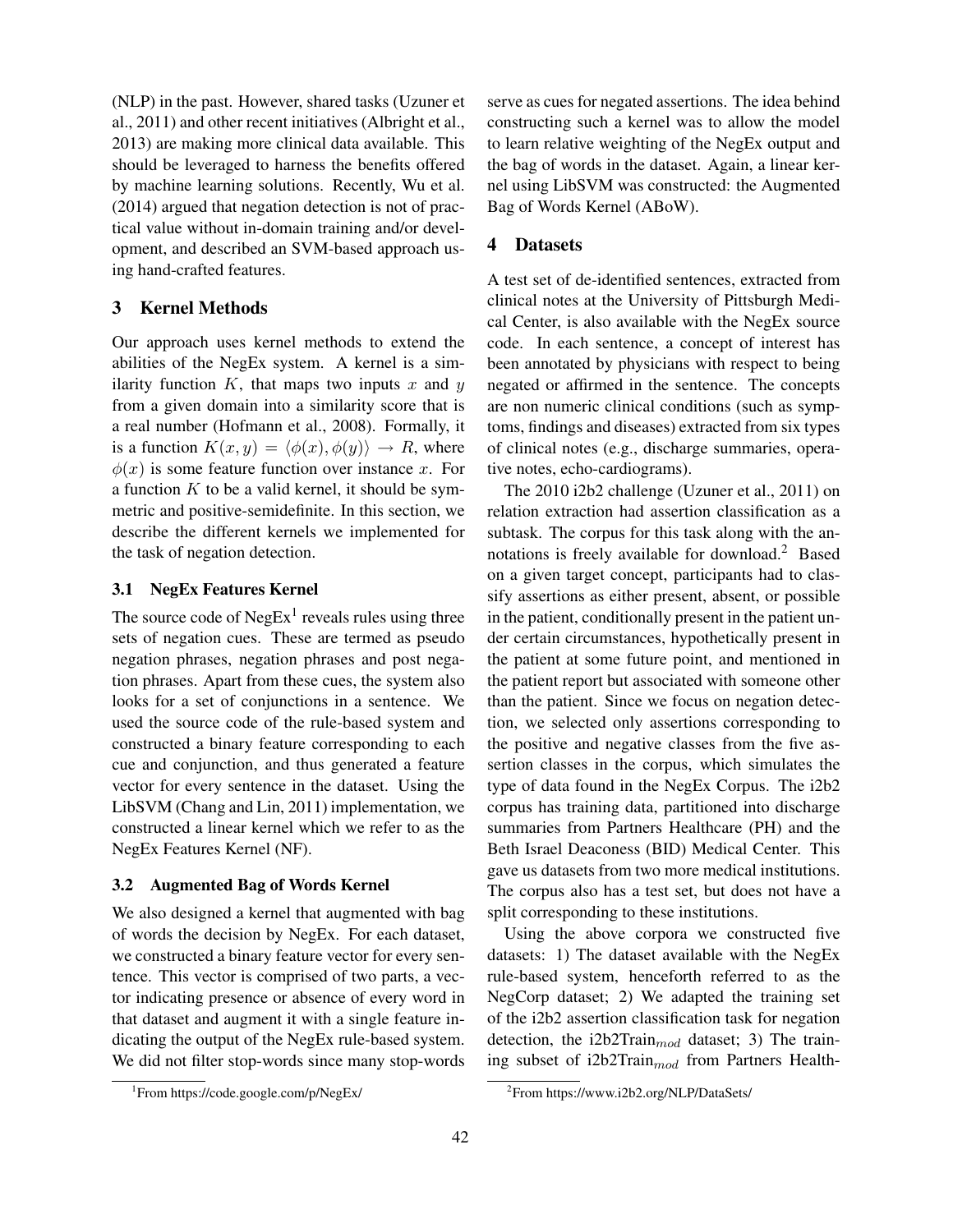| <b>Dataset</b>    | Affirmed | <b>Negated</b> | Total  |
|-------------------|----------|----------------|--------|
| NegCorp           | 1885     | 491            | 2376   |
| $i2b2Train_{mod}$ | 4476     | 1533           | 6009   |
| PH subset         | (1862)   | (635)          | (2497) |
| <b>BID</b> subset | (2614)   | (898)          | (3512) |
| i2b2Test $_{mod}$ | 8618     | 2594           | 11212  |

Table 1: Number of affirmed and negated concepts in each dataset.

care, henceforth referred to as the PH dataset; 4) The training subset of i2b2Train $_{mod}$  from the Beth Israel Deaconess Medical Center, henceforth referred to as the BID dataset; and 5) The adapted test set of the 2010 i2b2 challenge, henceforth referred to as the  $i2b2Test_{mod}$  dataset. Table 1 summarizes the distribution for number of affirmed and negated assertions in each dataset.

### 5 Experiments

We implemented the kernels outlined in Section 3 and evaluated them within different datasets using precision, recall and F1 on ten-fold cross validation. We compared the performance of each model against the NegEx rule-based system as baseline.

#### 5.1 Within dataset evaluation

As can be seen in Table 2, the NegEx Features Kernel performed similarly to the baseline (the improvement is not significant). However, the ABoW kernel significantly outperformed the baseline  $(p<0.05$ , McNemar's test). Joachims et al. (2001) showed that given two kernels K1 and K2, the composite kernel  $K(x, y) = K1(x, y) + K2(x, y)$  is also a kernel. We constructed a composite kernel adding the kernel matrices for the ABoW and NF kernels, which resulted in a further (but not significant) improvement.

#### 5.2 Cross dataset evaluation

In order to test the generalizability of our approach, we evaluated the performance of the ABoW kernel against the baseline. We trained the ABoW kernel on different datasets and tested them on the i2b2Test $_{mod}$  dataset. Table 3 summarizes the results of these experiments.

|                    | <b>Datasets</b> |            |      |
|--------------------|-----------------|------------|------|
| <b>System</b>      | <b>NegCorp</b>  | <b>BID</b> | PН   |
| NegEx (baseline)   | 94.6            | 842        | -873 |
| NF Kernel          | 95.6            | 873        | 87.5 |
| ABoW Kernel        | 97.0            | 90.6       | 89.9 |
| $ABoW + NF$ Kernel | 97.3            | 92.4       | 91.3 |

Table 2: Within dataset performance of kernels based on F1-score using 10-fold cross validation. Bold results indicate significant improvements over the baseline  $(p<0.05$ , McNemar's test).

| <b>System</b>     | <b>Precision</b> | Recall | F1   |
|-------------------|------------------|--------|------|
| NegEx (baseline)  | 89.6             | 79.9   | 84.5 |
| ABoW trained on   |                  |        |      |
| NegCorp           | 89.9             | 79.3   | 84.2 |
| PН                | 89.4             | 88.1   | 88.7 |
| BID               | 89.2             | 89.9   | 89.7 |
| $i2b2Train_{mod}$ | 89.9             | 90.0   | 90.0 |

Table 3: Cross dataset performance on the i2b2Test $_{mod}$ dataset given different training datasets.

We found that the ABoW kernel significantly outperformed the baseline when trained on datasets that were generated from the same corpus, namely PH and BID. A kernel trained on  $i2b2Train_{mod}$ , i.e., combining the PH and BID datasets performs better than the individually trained datasets. These experiments also tested the effect of training data size  $(PH < BID < i2b2Train_{mod})$  on the kernel performance. We observed that the performance of the kernel increases as the size of the training data increases, though not significantly. The kernel trained on a dataset from a different corpus (NegCorp) performs as well as the baseline.

#### 5.3 Semi-supervised approach

We tried a semi-supervised approach to train the ABoW kernel, which we tested on the i2b2Test $_{mod}$ dataset. We trained a kernel on the NegCorp dataset and recorded the predictions. We refer to these labels as "pseudo labels" in contrast to the gold labels of the i2b2Train $_{mod}$  dataset. We then trained a semi-supervised ABoW kernel,  $ABoW_{ss}$  on the i2b2Train $_{mod}$  dataset to learn the pseudo labels for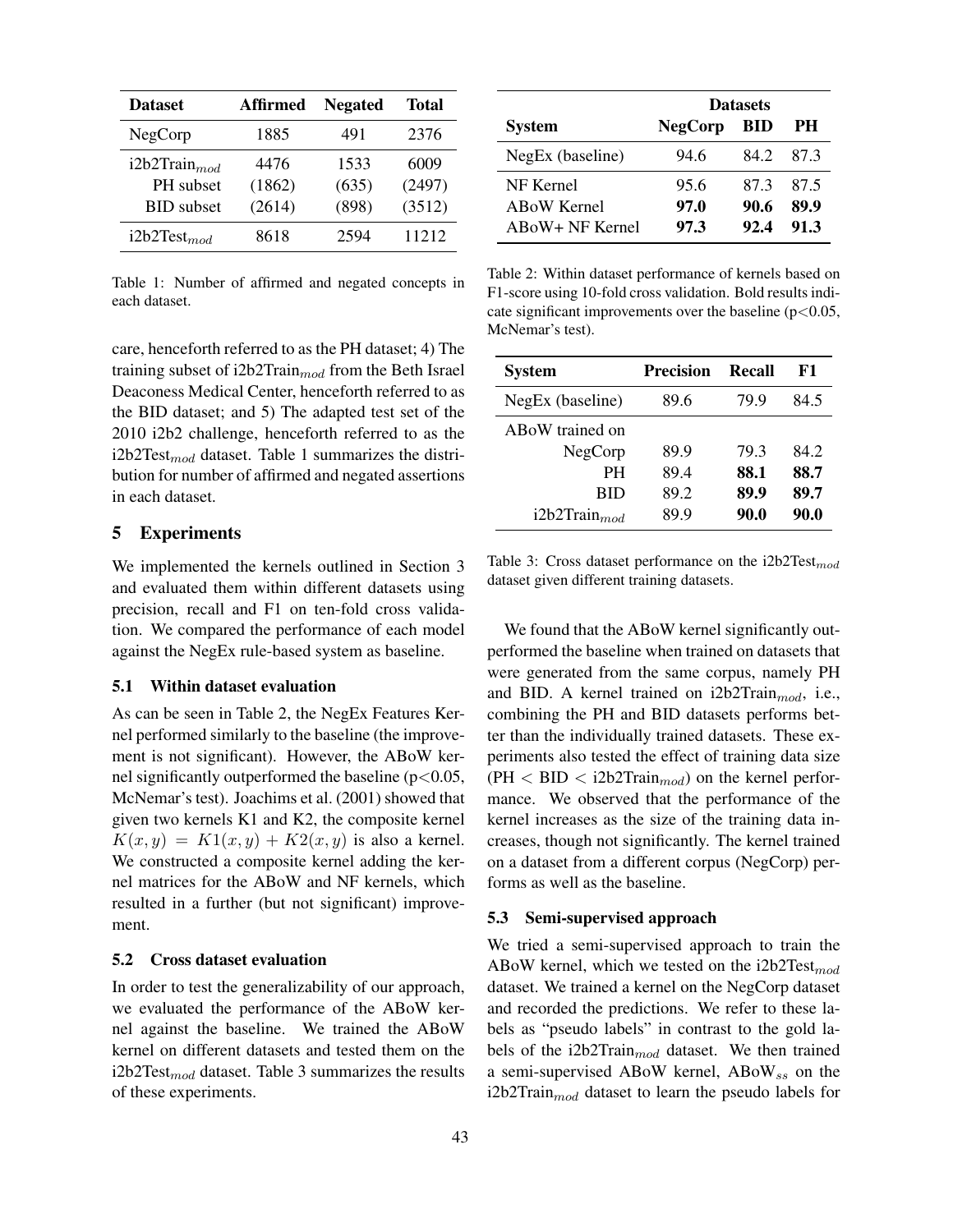this predicted dataset. Finally, we tested  $\mathrm{ABow}_{ss}$ on the i2b2Test $_{mod}$  dataset. Table 4 summarizes the results of these experiments. For ease of comparison, we restate the results of the ABoW kernel,  $ABoW_{gold}$  trained on the gold labels of the i2b2Train $_{mod}$  dataset.

| <b>System</b>          | <b>Precision</b> | Recall | F1.  |
|------------------------|------------------|--------|------|
| NegEx                  | 89.6             | 799    | 84.5 |
| $\rm{ABoW}_{ss}$       | 89.7             | 82.1   | 85.7 |
| $\rm{ABoW}_{\it gold}$ | 89.9             | 90.0   | 90.0 |

Table 4: Semi-supervised models on the  $i2b2Test_{mod}$ dataset.

These results demonstrate that the kernel trained using a semi-supervised approach performs better than the baseline ( $p<0.05$ , McNemar's test), but performs worse than a kernel trained using supervised training. However, supervised training is dependent on gold annotations. Thus, the semi-supervised approach achieves good results without the need for annotated data. This is an important result especially in the clinical domain where available annotated data is sparse and extremely costly to generate.

#### 6 Dependency Tree Kernels

Dependency tree kernels have been showed to be effective for NLP tasks in the past. Culotta et al. (2004) showed that although tree kernels by themselves may not be effective for relation extraction, combining a tree kernel with a bag of words kernel showed promising results. Dependency tree kernels have also been explored in the context of negation extraction in the medical domain. Recently, Bowei et al. (2013) demonstrated the use of tree kernel based approaches in detecting the scope of negations and speculative sentences using the Bio-Scope corpus (Szarvas et al., 2008). However, the task of negation scope detection task is different than that of negation detection. Among other differences, an important one being the presence of annotations for negation cues in the Bioscope corpus. Sohn et al. (2012) developed hand crafted rules representing subtrees of dependency parses of negated sentences and showed that they were effective on a dataset from their institution.

Therefore, we implemented a dependency tree kernel similar to the approach described in Culotta and Sorensen (2004) to automatically capture the structural patterns in negated assertions. We used the Stanford dependencies parser (version 2.0.4) (de Marneffe et al., 2006) to get the dependency parse for every assertion. As per their representation (de Marneffe and Manning, 2008) every dependency is a triple, consisting of a governor, a dependent and a dependency relation. In this triple, the governor and dependent are words from the input sentence. Thus, the tree kernel comprised of nodes corresponding to every word and every dependency relation in the parse. Node similarity was computed based on features such as lemma, generalized part-of-speech, WordNet (Fellbaum, 1998) synonymy and the UMLS (Bodenreider, 2004) semantic type obtained using MetaMap (Aronson, 2001) for word nodes.

Node similarity for dependency relation nodes was computed based on name of the dependency relation. A tree kernel then computed the similarity between two trees by recursively computing node similarity between two nodes as described in (Culotta and Sorensen, 2004). The only difference being, unlike our approach they have only word nodes in the tree. The kernel is hence a function  $K(T1, T2)$  which computes similarity between two dependency trees T1 and T2. See (Culotta and Sorensen, 2004) for why  $K$  is a valid kernel function. However, we got poor results. In experiments involving within dataset evaluation, the tree kernel gave F1 scores of 77.0, 76.2 and 74.5 on NegCorp, BID and PH datasets respectively. We also tried constructing composite kernels, by adding kernel matrices of the tree kernel and the ABoW kernel or NF kernel, hoping that they captured complimentary similarities between assertions. Although performance of the composite kernel was better than the tree kernel itself, there was no significant gain in the performance as compared to those of the reported kernels.

## 7 Discussion

We observe that while the precision of all the classifiers is almost constant across all the set of experiments, it is the recall that changes the F1-score. This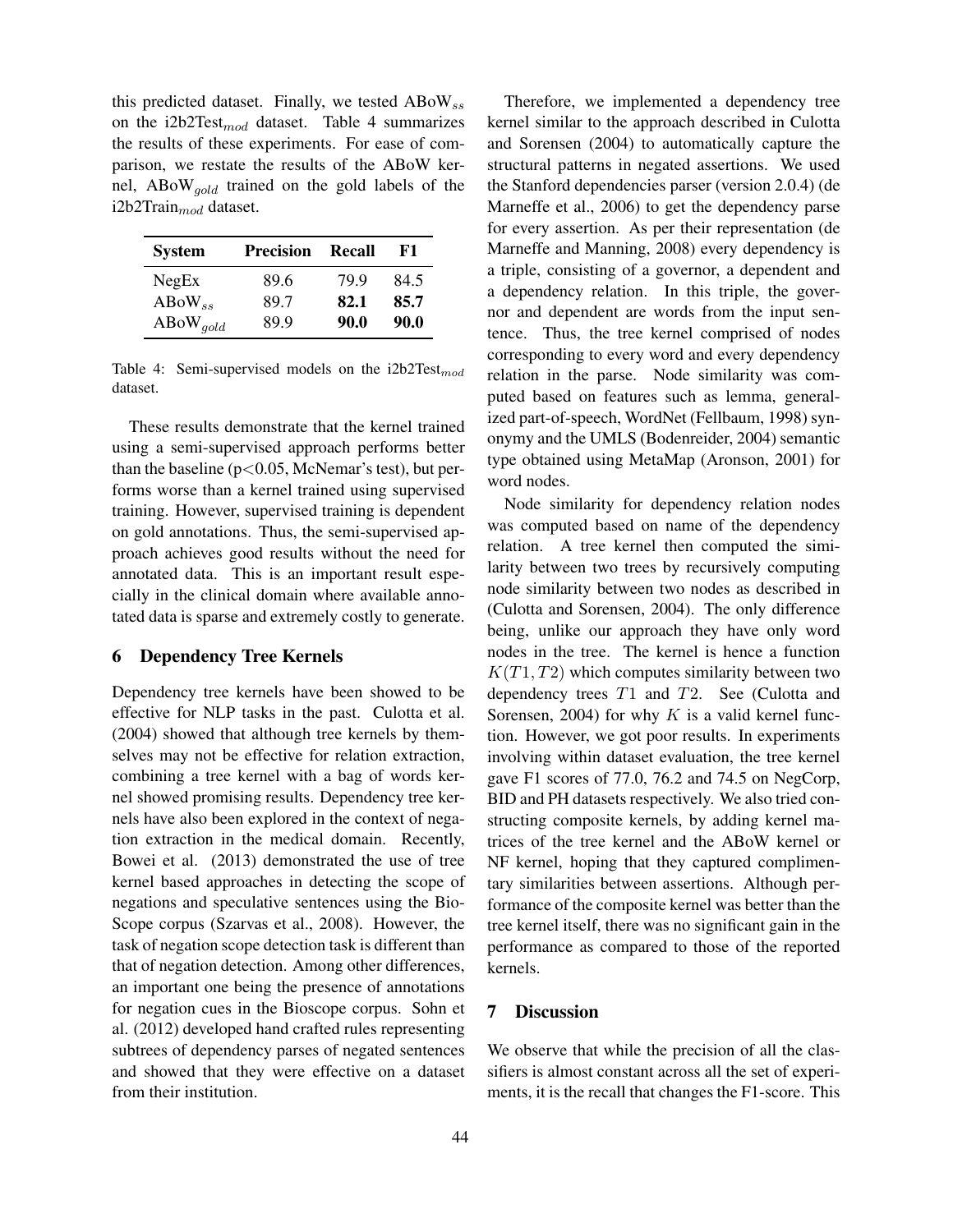implies that the kernel fetches more cases than the baseline. The bag of words contributes towards the increase in recall and thus raises performance.

It is instructive to look at sentences that were misclassified by NegEx but correctly classified by the  $ABoW_{gold}$  system. The NegEx rule-based system looks for specific phrases, before or after the target concept, as negation cues. The scope of the negation is determined using these cues and the presence of conjunctions. False positives stem from instances where the scope is incorrectly calculated. For example, in "No masses, neck revealed lymphadenopathy", the concept 'lymphadenopathy' is taken to be negated. The issue of negation scope being a shortcoming of NegEx has been acknowledged by its authors in Chapman et al. (2001). There were certain instances where the NegEx negation cues and the target concept overlapped. For example, in "A CT revealed a large amount of free air", the target concept 'free air' was wrongly identified by NegEx as negated. This is because 'free' is a post negation cue, to cover cases such as "The patient is now symptom free". Similarly, with 'significant increase in tumor burden' as the target concept, the sentence "A staging CT scan suggested no significant increase in tumor burden" was wrongly identified as an affirmation. Since the closest negation cue was 'no significant,' NegEx would identify only concepts after the phrase 'no significant' as negated. We also found interesting cases such as, the "Ext: cool, 1 + predal pulses, - varicosities, - edema." where the concept 'varicosities' is negated using the minus sign.

We studied cases where NegEx made the right decision but which were incorrectly classified by our system. For example, in the assertion "extrm - trace edema at ankles, no cyanosis, warm/dry", the kernel incorrectly classified "trace edema" as negated. In "a bone scan was also obtained to rule out an occult hip fracture which was negative", the concept "occult hip fracture" was incorrectly classified as affirmed. We found no evident pattern in these examples.

The tree kernel was constructed to automatically capture subtree patterns similar to those handcrafted by Sohn et al. (2012). Although, it resulted in a poor performance, there are a number of possibilities to improve the current model of the kernel. Clinical data often consists of multi-word expressions (e.g., "congestive heart failure"). However, the word nodes in our dependency tree kernel are unigrams. Aggregating these unigrams (e.g., identification using MetaMap, followed by use of underscores to replace whitespaces) to ensure they appear as a single node in the tree could give dependency parses that are more accurate. Similarity for nodes involving dependency tree relations; similarity in our kernel is a binary function examining identical names for dependency relations. This could be relaxed by clustering of dependency relations and computing similarity based on these clusters. We followed Culotta and Sorensen (2004) and used WordNet synonymy for similarity of word nodes. However, opendomain terminologies such as WordNet are known to be insufficient for tasks specific to the biomedical domain (Bodenreider and Burgun, 2001). This could be coupled with domain specific resources such as UMLS::Similarity (McInnes et al., 2009) for a better estimate of similarity. Finally, since learning structural patterns is a complex task achieved by the tree kernel; training with a larger amount of data could result in improvements.

#### 8 Conclusion

We demonstrate the use of kernel methods for the task of negation detection in clinical text. Using a simple bag of words kernel with the NegEx output as an additional feature yields significantly improved results as compared to the NegEx rule-based system. This kernel generalizes well and shows promising results when trained and tested on different datasets. The kernel outperforms the rule-based system primarily due to an increase in recall. We also find that for instances where we do not have additional labeled training data, we are able to leverage the NegEx Corpus as a bootstrap to perform semisupervised learning using kernel methods.

#### Acknowledgments

Research reported in this publication was supported by the National Library of Medicine of the National Institutes of Health under award number R01LM011116. The content is solely the responsibility of the authors and does not necessarily represent the official views of the National Institutes of Health.